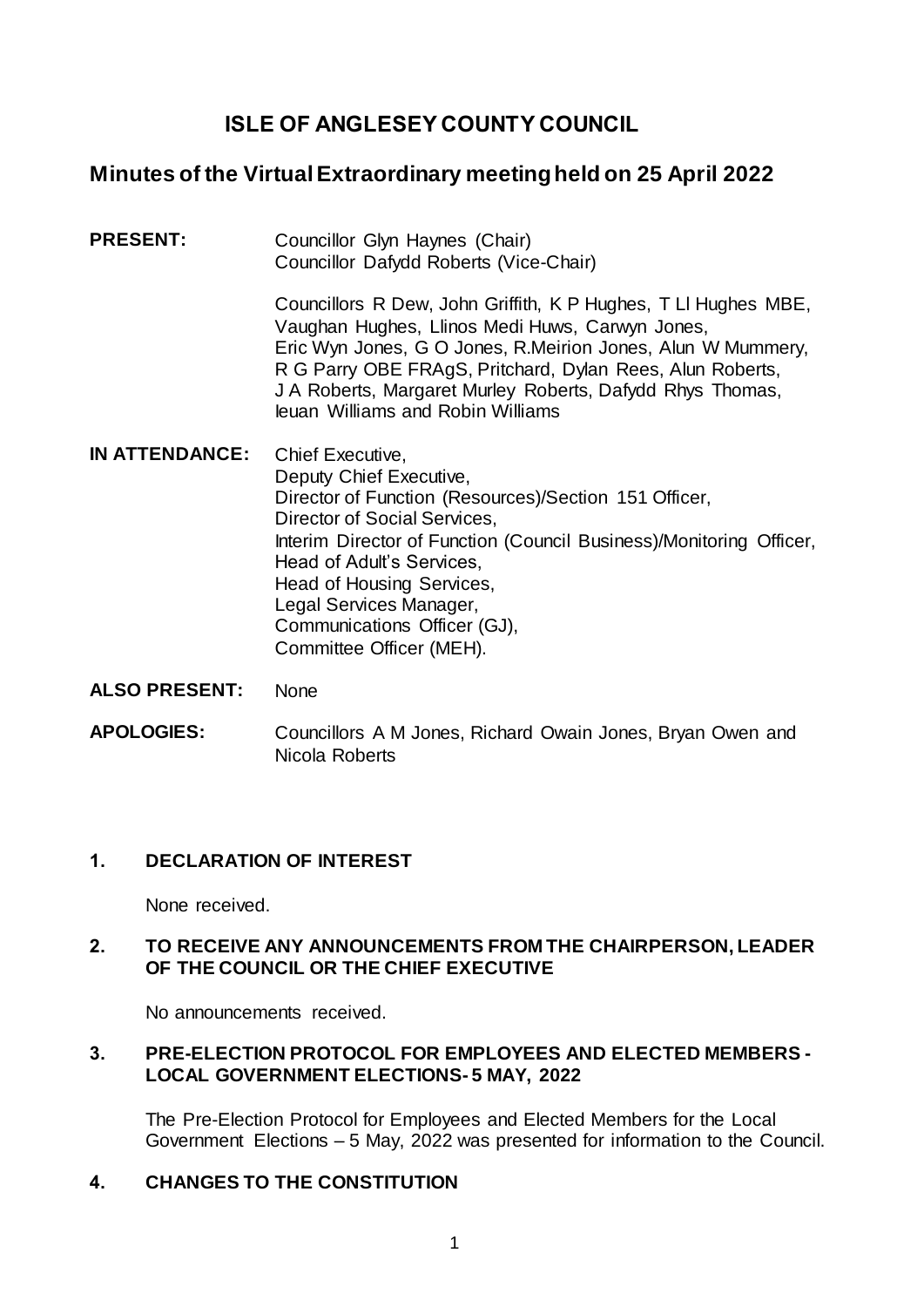The report of the Interim Director of Function (Council Business)/Monitoring as submitted to the Executive on 25 April, 2022 was presented for the Council's acceptance.

The Portfolio Holder – Corporate said that the Local Government and Elections (Wales) Act 2021 introduced changes to the terms of reference for some Committees mainly the Governance and Audit and Standards Committees.

The Legal Services Manager reported that the changes to the Constitution falls into 2 categories which firstly requires amendments to reflect the Standards and Governance and Audit Committee as was seen at Appendix 1 and 2 of the report and secondly as the recent boundary review has resulted in an increase in the number of Elected Members on the Council from 30 to 35 after the local government elections in May. This has the effect that the number of Members on some committees will need to be changed. He further noted that the Governance and Audit Committee will consist of one third of lay members (8 Elected Members and 4 Lay Members.

**It was RESOLVED that the Council endorses the recommendations of the Executive as follows:-**

- **The adoption of the changes to the Constitution as outlined in the report;**
- **To agree to the recommended changes and delegate to the Monitoring Officer the power to make the changes to the Constitution as recommended together with any ancillary or consequential changes arising.**

### **5. APPOINTMENT OF LAY MEMBERS TO THE GOVERNANCE AND AUDIT COMMITTEE**

The report of the Head of Audit and Risk as submitted to the Governance and Audit Committee on 19 April, 2022 was presented for the Council's acceptance.

The Director of Function (Resources)/Section 151 Officer reported that 13 applications were received and four candidates were identified for interview. Mr Dilwyn Evans, current lay member, has indicated that he is willing to serve a second term five-year term. A Panel consisting of the Chair of the Governance and Audit Committee, the Chief Executive and Director of Function (Resources)/Section 151 Officer interviewed the four candidates in February 2022 and the Panel selected to serve on the Governance and Audit Committee as from May 2022 :-

Mr Michael Wilson Mrs Sharon Warnes Mr William Parry

**It was RESOLVED that the Council endorses the recommendations of the Governance and Audit Committee :-**